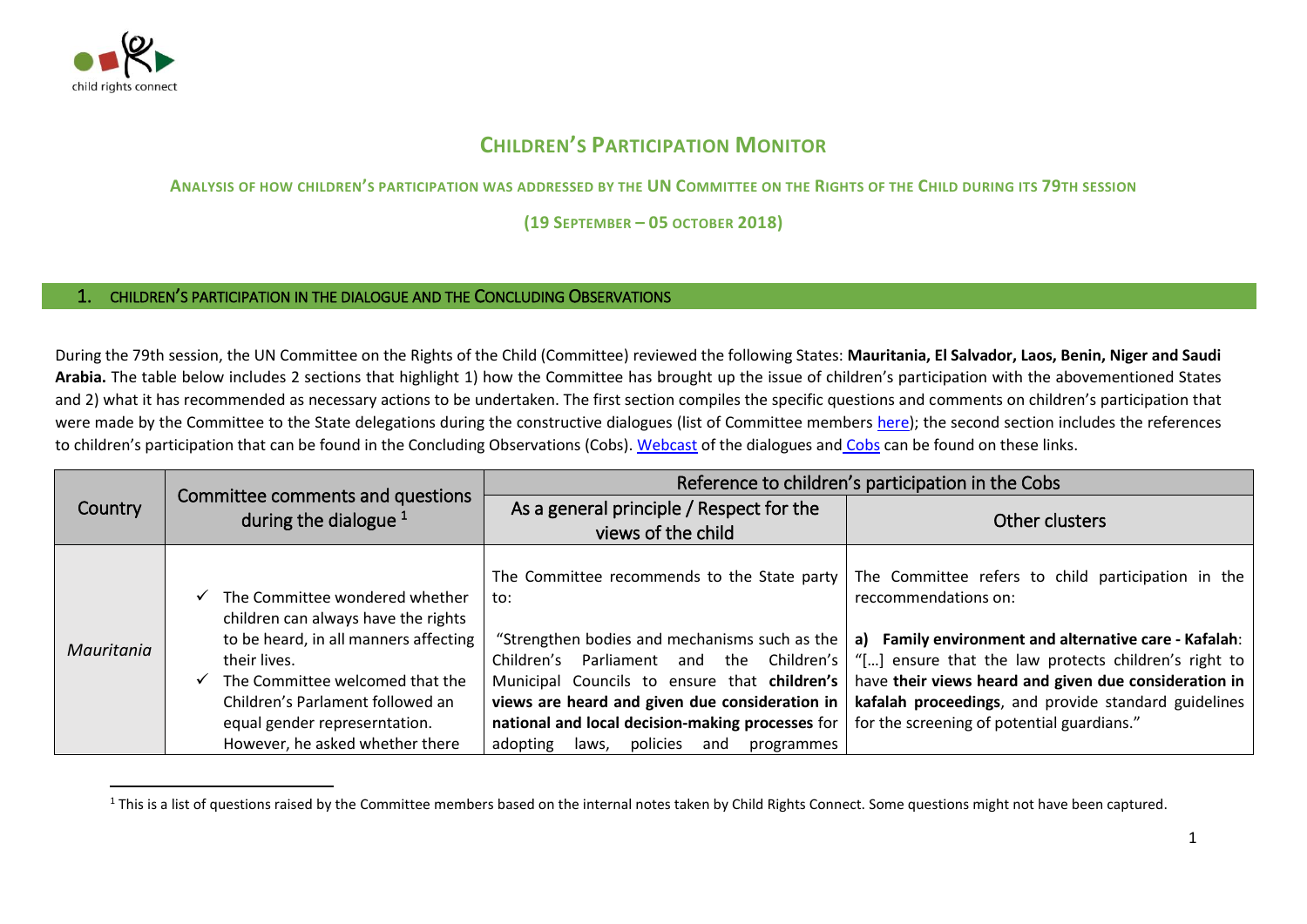

|                    | was also a representation of<br>children of various economic - social<br>background.                                                                                                                                                                                                                                                                                                                                                                                                                                                | concerning children, and develop procedures for<br>the participation of children in judicial and<br>administrative proceedings<br>concerning<br>or -<br>affecting them";<br>"Conduct awareness-raising and education<br>programmes to promote the meaningful and<br>empowered participation of all children at all<br>levels of society at the community level, in the<br>family and at schools, with particular attention to<br>girls and children in disadvantaged or vulnerable<br>situations".                     | b) Adolescent health:<br>"Decriminalize abortion to ensure that girls have access<br>to safe abortion and post-abortion services and that<br>their views are always heard and given due<br>consideration in abortion-related decisions."<br>c) Children in Street situation:<br>"Develop and implement, with the active involvement<br>of the children themselves, a comprehensive policy<br>that identifies the number of children living in street<br>situations and identifies and the root causes, in order to<br>prevent and reduce this phenomenon"                                                                                                                                                                                                                                          |
|--------------------|-------------------------------------------------------------------------------------------------------------------------------------------------------------------------------------------------------------------------------------------------------------------------------------------------------------------------------------------------------------------------------------------------------------------------------------------------------------------------------------------------------------------------------------|------------------------------------------------------------------------------------------------------------------------------------------------------------------------------------------------------------------------------------------------------------------------------------------------------------------------------------------------------------------------------------------------------------------------------------------------------------------------------------------------------------------------|----------------------------------------------------------------------------------------------------------------------------------------------------------------------------------------------------------------------------------------------------------------------------------------------------------------------------------------------------------------------------------------------------------------------------------------------------------------------------------------------------------------------------------------------------------------------------------------------------------------------------------------------------------------------------------------------------------------------------------------------------------------------------------------------------|
| <b>El Salvador</b> | Luis Ernesto Perdenera Reyna (Uruguay)<br>Welcomed that the LEPINA law had<br>included the participation principle<br>following article 12 CRC.<br>How can children express their<br>opinions in administrsative and<br>criminal procedures ?<br>The Committee welcomed the<br>✓<br>involvement of children in the<br>preparation of the report; however,<br>it was worried about the budget<br>allocated for children's<br>participation.<br>Does consultation a widespread<br>practice across all policies affecting<br>children? | The Committee recommends to the State party<br>to:<br>"Establish procedures for social workers and<br>courts to ensure that all proceedings concerning<br>children duly take into consideration the views<br>of the child, in all phases of the process".<br>also recommends to "strengthen the<br>It<br>participation of children within the family,<br>communities and schools and include children in<br>decision-making processes in all matters related<br>to them, including violence and migration<br>matters". | The Committee refers to child participation in the<br>reccommendations on:<br>a) Children belonging to minorities and indigenous<br>children<br>Referring to its GC 11 (2009), "the Committee<br>recommends that the State party strengthen its<br>measures to promote quality education of indigenous<br>children, including<br>intercultural<br>and bi-lingual<br>education, improve their standard of health, and<br>eliminate food insecurity and poverty, with the full and<br>effective participation of indigenous children".<br>b) Abuse and neglect:<br>"Strengthen<br>awareness-raising<br>education<br>and<br>programmes, with the involvement of children, to<br>formulate a comprehensive strategy for preventing and<br>combating child abuse at the family and community<br>level." |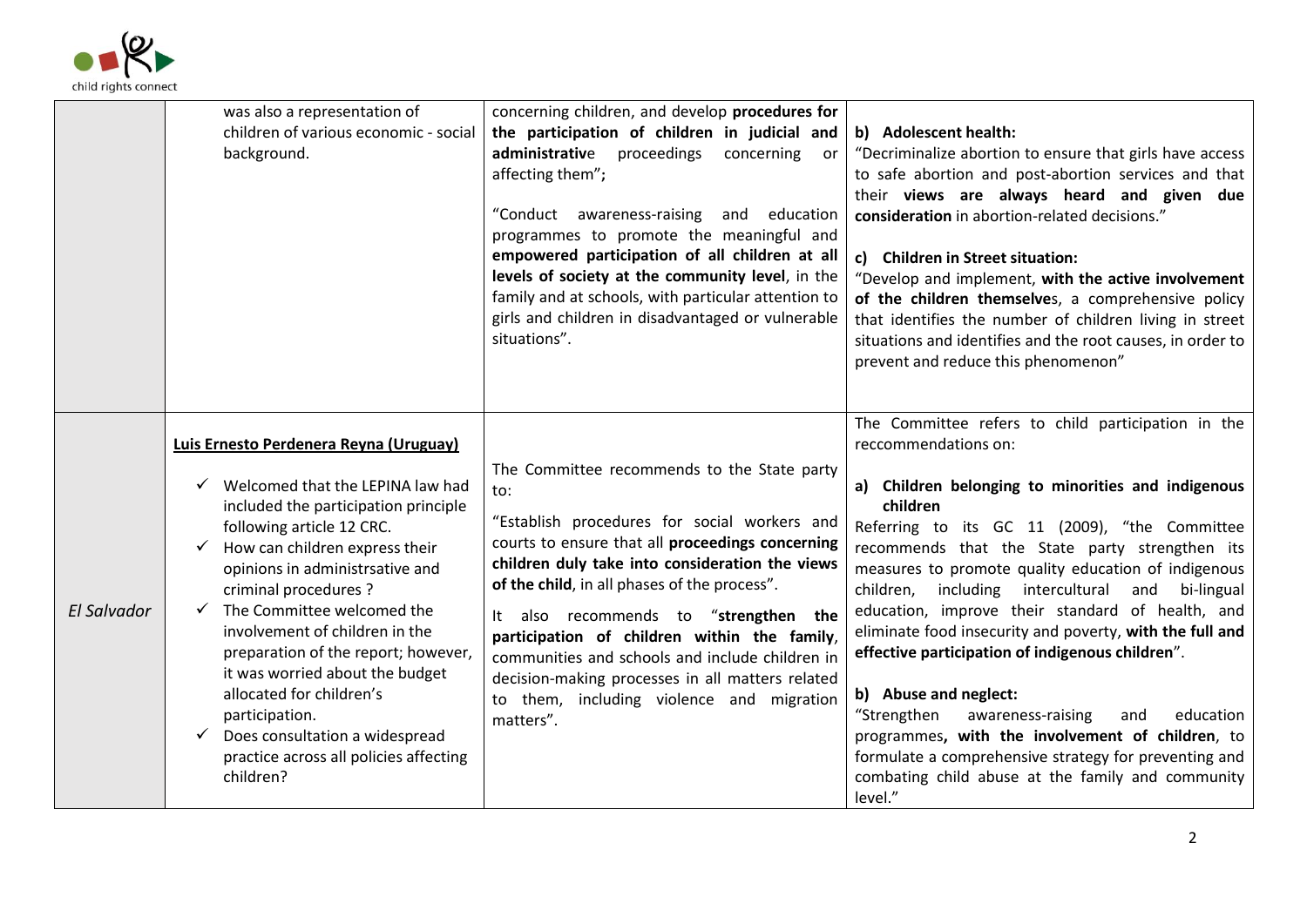

 $\blacksquare$ 

|                                               |                                                                                                                                                                                                                                                                                                                                                                                                                                                                                                 |                                                                                                                                                                                                                                                                                                                                                                                                                                                                                                                                                                   | c) Adolescent health and on the implementation of<br>the rights of the child during adolescence<br>" Decriminalize abortion and ensure access to safe<br>abortion and post-abortion care services for adolescent<br>girls, making sure that their views are always heard<br>and given due consideration as a part of the decision-<br>making process."                                                                                                                                           |
|-----------------------------------------------|-------------------------------------------------------------------------------------------------------------------------------------------------------------------------------------------------------------------------------------------------------------------------------------------------------------------------------------------------------------------------------------------------------------------------------------------------------------------------------------------------|-------------------------------------------------------------------------------------------------------------------------------------------------------------------------------------------------------------------------------------------------------------------------------------------------------------------------------------------------------------------------------------------------------------------------------------------------------------------------------------------------------------------------------------------------------------------|--------------------------------------------------------------------------------------------------------------------------------------------------------------------------------------------------------------------------------------------------------------------------------------------------------------------------------------------------------------------------------------------------------------------------------------------------------------------------------------------------|
|                                               |                                                                                                                                                                                                                                                                                                                                                                                                                                                                                                 |                                                                                                                                                                                                                                                                                                                                                                                                                                                                                                                                                                   | d) Children in street situations<br>Referring to its GC 21 (2017) on children "the<br>Committee recommends that the State party develop,<br>implement, monitor and evaluate a national strategy<br>for children living and working on the streets with the<br>active involvement of those children, with a strong<br>emphasis on education, preventive measures at the<br>community level and reunification with their families,<br>when appropriate and in the best interests of the<br>child". |
| Lao People's<br><b>Democratic</b><br>Republic | <b>Velina Todorova (Bulgaria)</b><br>Welcomed the consultation of children<br>✓<br>coming from various background for<br>the preparation of the report.<br>She expressed hope that this<br>participatory approach will also be used<br>in the drafting of national policies.<br><b>Olga Kahzova (Russian Federation)</b><br>$\checkmark$ How does the gouvernement ensure<br>that children from different ethnic<br>group have an equal chance to express<br>their views and participate in the | The Committee recommends to the State party<br>to:<br>"Conduct programmes and awareness-raising<br>activities to promote the meaningful and<br>empowered participation of all children within<br>the family, community and schools, including<br>within student council bodies, with particular<br>attention to girls and children in vulnerable<br>situations";<br>"Take measures to ensure the effective<br>implementation of legislation recognizing the<br>right of the child to be heard in relevant legal<br>proceedings, including by establishing systems | The Committee refers to child participation in the<br>reccommendations on:<br>a) Children deprived of a family<br>"[] It also urges to State party to ensure that the<br>child's right to be heard is guaranteed during the<br>placement in alternative care process, that he/she is<br>able to maintain contact with his/her family, and<br>establish a monitoring mechanism and periodic review<br>of the decision to place a child in alternative care".                                      |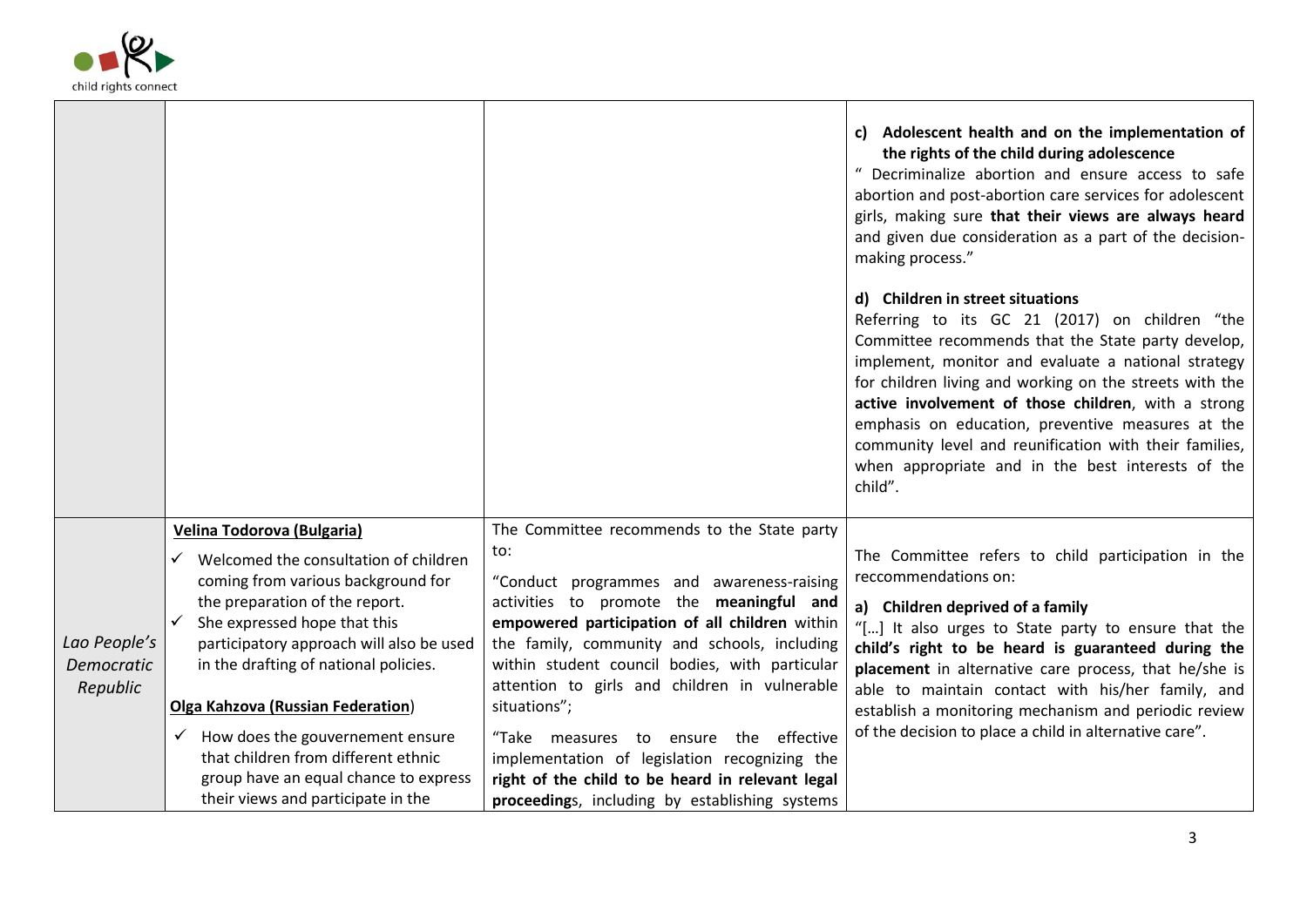

|                          | decision affecting their lives?                                                                                                                                                                                                                                                                             | and/or procedures for persons working with or<br>for children, including social workers, and courts<br>to comply with the principle".                                                                                                                                                                                                                                                                                                                                                                                                                                                                                                                                                                                                                                                                     |                                                                                                                                                                                                                                                                                                                                                                                                                                                                                                                                                                                                                                        |
|--------------------------|-------------------------------------------------------------------------------------------------------------------------------------------------------------------------------------------------------------------------------------------------------------------------------------------------------------|-----------------------------------------------------------------------------------------------------------------------------------------------------------------------------------------------------------------------------------------------------------------------------------------------------------------------------------------------------------------------------------------------------------------------------------------------------------------------------------------------------------------------------------------------------------------------------------------------------------------------------------------------------------------------------------------------------------------------------------------------------------------------------------------------------------|----------------------------------------------------------------------------------------------------------------------------------------------------------------------------------------------------------------------------------------------------------------------------------------------------------------------------------------------------------------------------------------------------------------------------------------------------------------------------------------------------------------------------------------------------------------------------------------------------------------------------------------|
| Niger CRC<br><b>OPSC</b> | <b>Bernard Gastaud (Monaco):</b><br>How were the opinions of the National<br>Youth Council taken into account by<br>the authorities?<br>On freedom of expression: which<br>platforms exist for children to express<br>their opinion in the media and the<br>institutions?<br>Is there any Child Parliament? | The Committee recommends to the State party<br>to:<br>"While noting positive developments such as the<br>establishment of a youth parliament and school<br>governments, and with reference to its GC 12<br>(2009) on the right of the child to be heard, the<br>Committee recommends that the State party to<br>meaningful<br>promote<br>and<br>empowered<br>participation of all children within the family,<br>communities and schools by law and include<br>children in decision making in all matters related<br>to them."<br>"It also recommends that the State party take<br>measures to ensure the right of the child to be<br>heard in relevant legal proceedings, including by<br>establishing systems and/or procedures for social<br>workers and courts to comply with this right".<br>OPSC: - | The Committee refers to child participation in the<br>reccommendations on:<br>a) Adolescent health<br>"Undertake a comprehensive study to assess the nature<br>and extent of adolescent health problems, with full<br>participation of adolescents;"<br>b) Children in street Situation<br>"Develop and implement, with the active involvement<br>of the children in street situations themselves, a<br>comprehensive policy which should address the root<br>causes, as well as define preventive and protective<br>measures which establish annual targets to reduce the<br>number of children in street situations,[] ".<br>OPSC: - |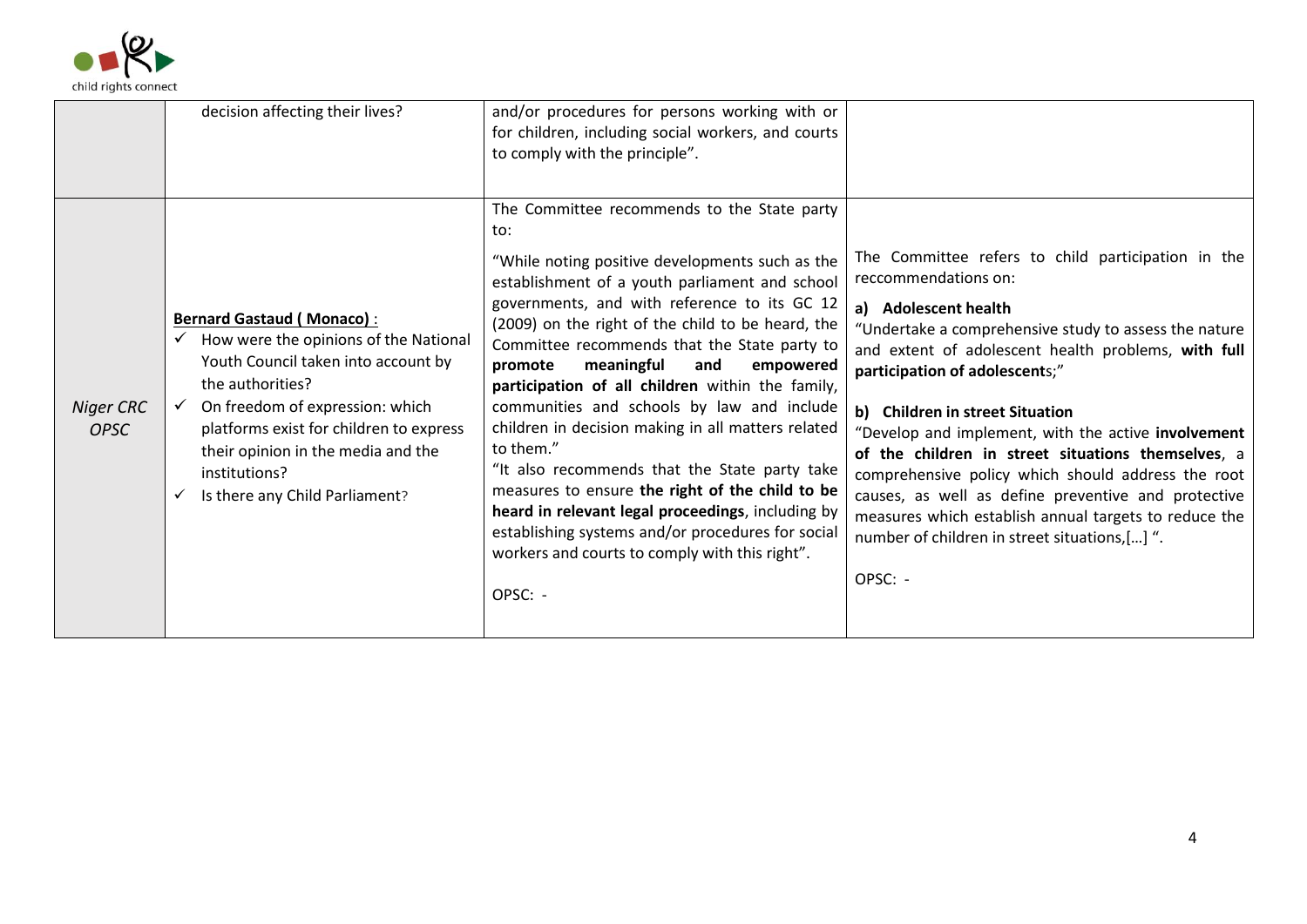

| <b>Benin OPSC</b><br><b>OPAC</b> | Ann Skelton (South Africa)- OPSC:<br>Adolescencs need to be included in<br>the legislative review process as well as<br>the zero tolerance campaign. | None | <b>OPSC</b> - The Committee refers to child participation in<br>the reccommendations on:<br>a) Measures adopted to prevent offences prohibited<br>under the Protocol<br>"Develop child-empowering prevention programmes<br>to address the root causes and multiple vulnerabilities<br>that place children, families and communities at risk<br>and promote child protective social norms through<br>community development projects, civil society such as<br>youth groups, faith-based organizations and the media,<br>including social networks"<br>b) Measures adopted to prevent and address online<br>child sexual exploitation and abuse<br>"Adopt a strategy for preventing online child sexual<br>exploitation and abuse, including a public education<br>programme to raise awareness, mandatory school<br>education on online behaviour and safety, and<br>knowledge and reporting of online child sexual<br>exploitation and abuse offences; child participation in<br>the development of policies and practices".<br><b>OPAC</b> - none |
|----------------------------------|------------------------------------------------------------------------------------------------------------------------------------------------------|------|----------------------------------------------------------------------------------------------------------------------------------------------------------------------------------------------------------------------------------------------------------------------------------------------------------------------------------------------------------------------------------------------------------------------------------------------------------------------------------------------------------------------------------------------------------------------------------------------------------------------------------------------------------------------------------------------------------------------------------------------------------------------------------------------------------------------------------------------------------------------------------------------------------------------------------------------------------------------------------------------------------------------------------------------------|
|                                  |                                                                                                                                                      |      |                                                                                                                                                                                                                                                                                                                                                                                                                                                                                                                                                                                                                                                                                                                                                                                                                                                                                                                                                                                                                                                    |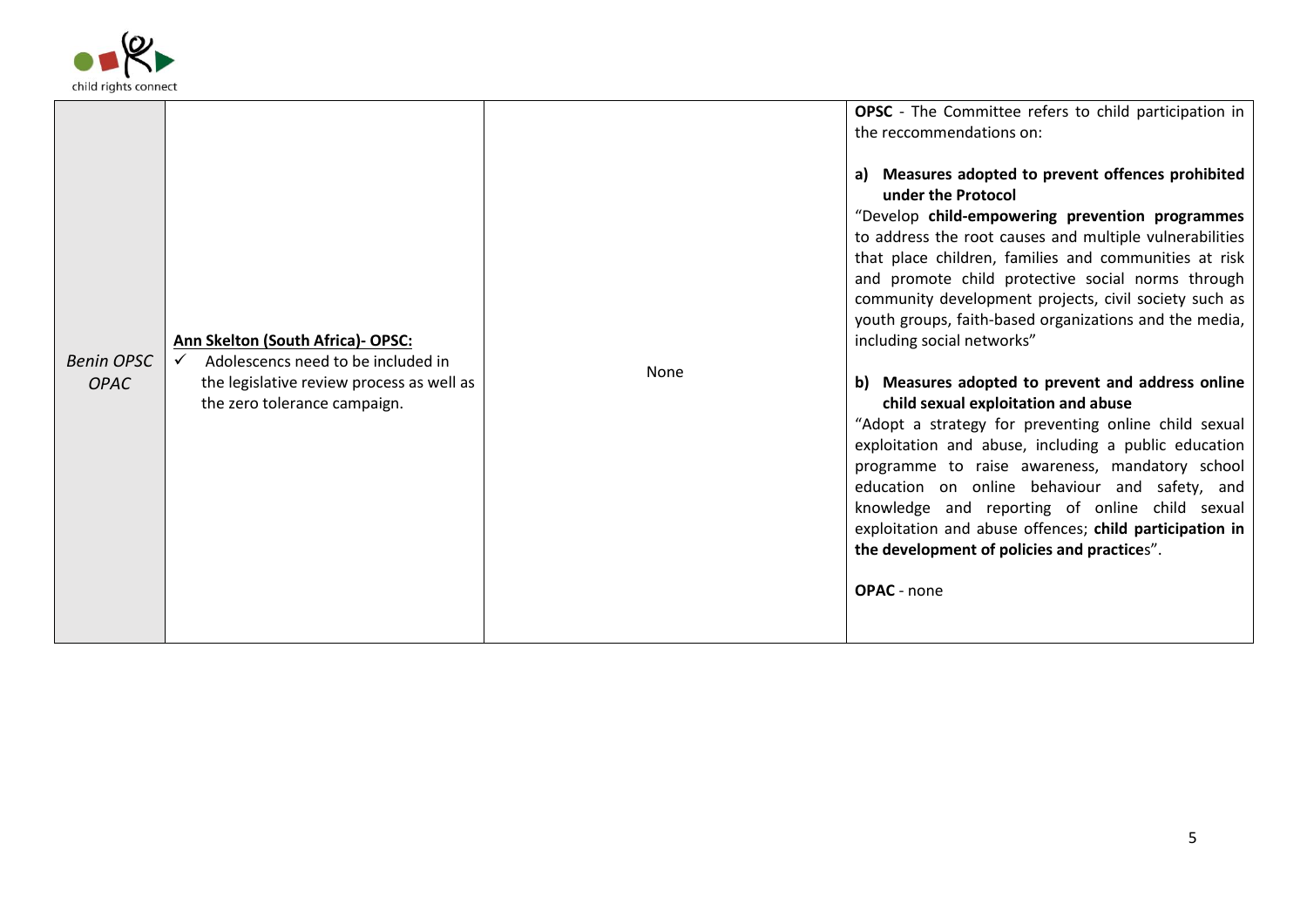

|                              |             |      | OPSC - The Committee refers to child participation in<br>the reccommendations on:<br>a) Civil society<br>"The Committee recalls its concluding observations on<br>the Convention and urges the State party to release<br>human rights defenders working on children's rights,<br>who remain in detention, and ensure the free, active<br>and meaningful participation of children, communities<br>and civil society organizations in the implementation of                                                                             |
|------------------------------|-------------|------|----------------------------------------------------------------------------------------------------------------------------------------------------------------------------------------------------------------------------------------------------------------------------------------------------------------------------------------------------------------------------------------------------------------------------------------------------------------------------------------------------------------------------------------|
| Saudi<br>Arabia<br>OPSC OPAC | <b>None</b> | None | the Optional Protocol."<br>b) Measures to prevent and address online child<br>sexual exploitation and abuse<br>"A strategy for preventing online child sexual<br>exploitation and abuse, including a public education<br>programme to raise awareness and mandatory school<br>education on online behaviour and safety, and for<br>increasing knowledge and reporting of online child<br>sexual exploitation and abuse offences; the<br>participation of children in the development of<br>policies and practices; []".<br>OPAC - none |